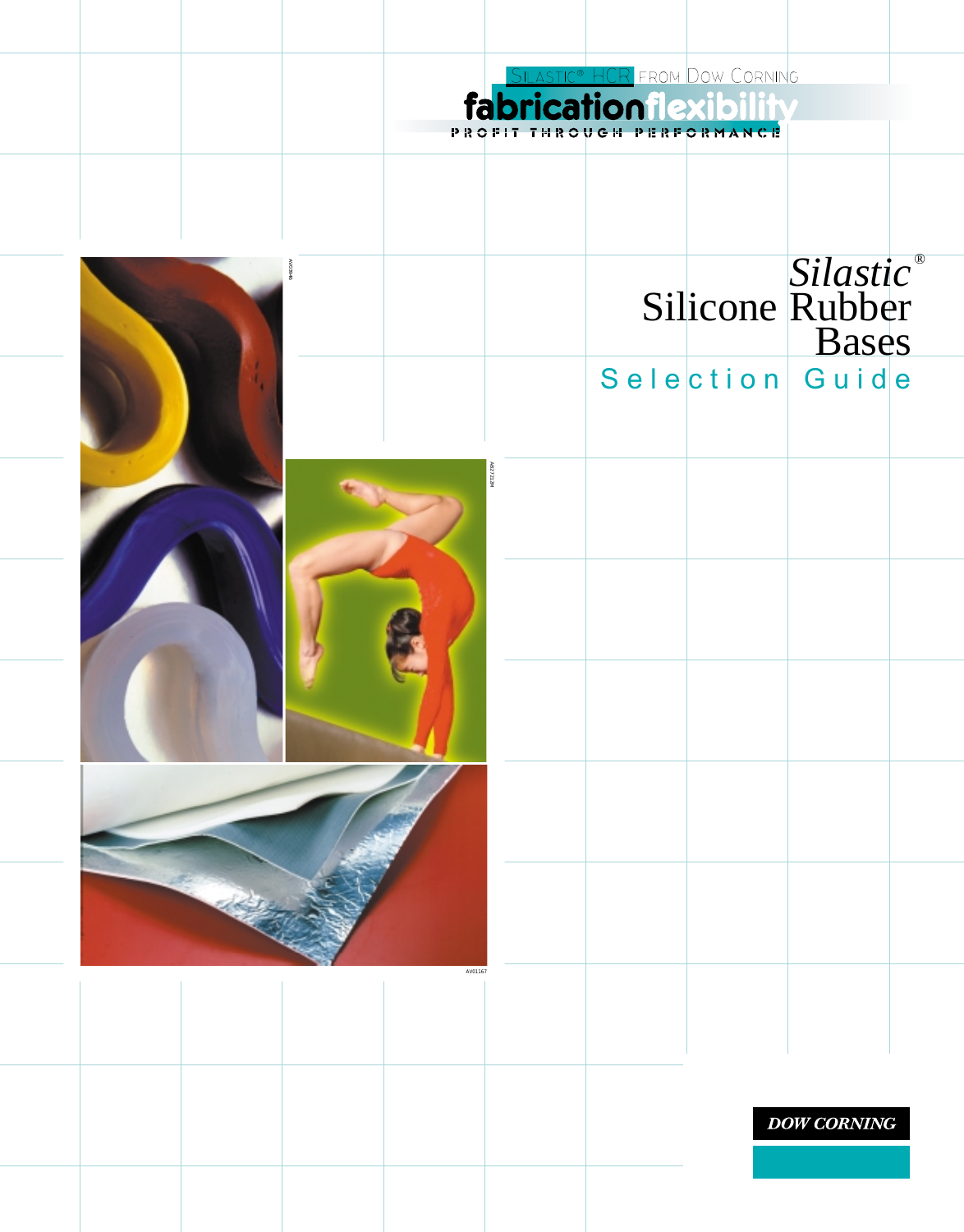

# *High performance elastomers*

**Specifying the right materials for high-performance** *elastomer applications can be a real challenge. New designs and tougher service environments, as well as higher expectations for greater efficiency and faster turnaround, all play a part in material selection.*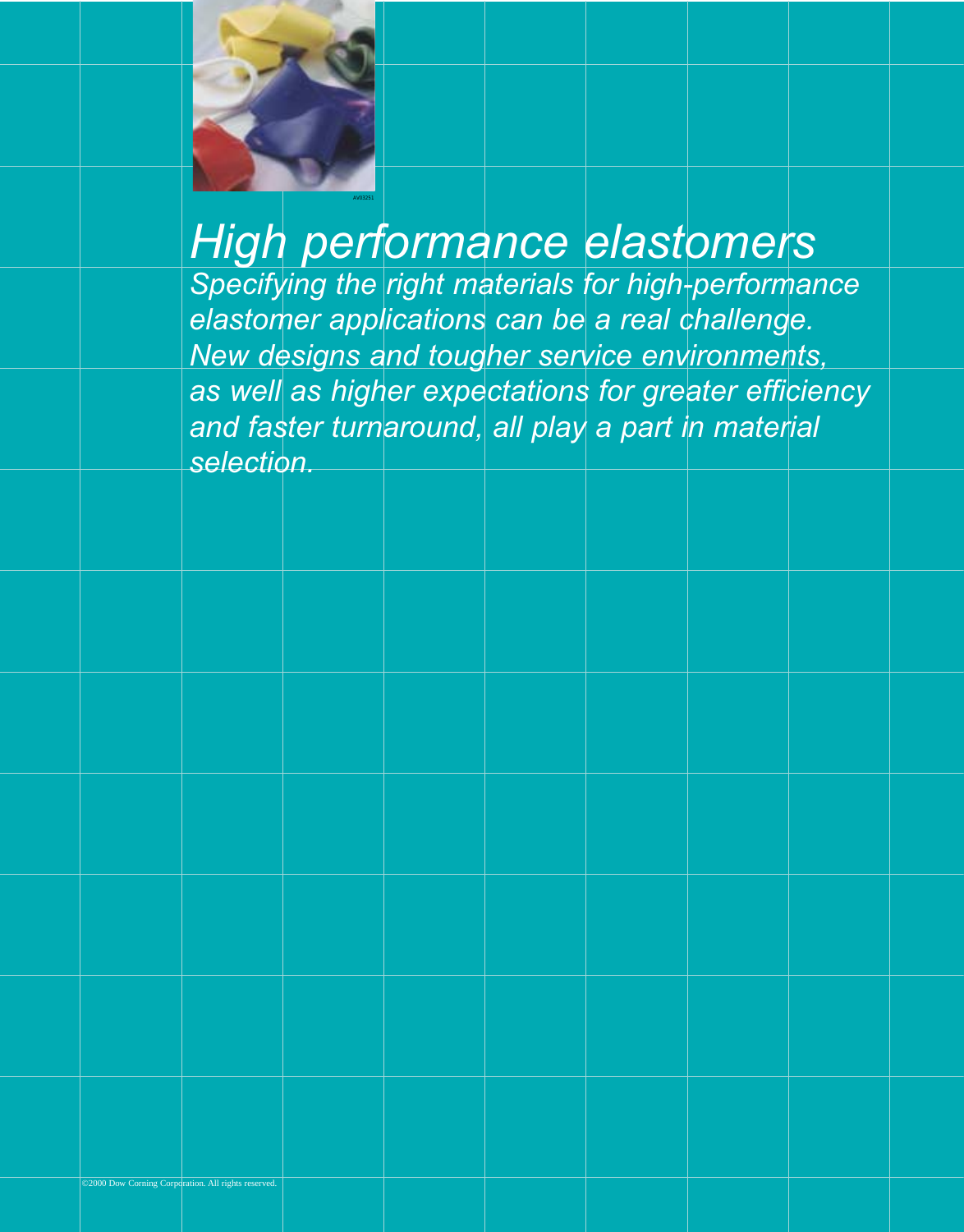

If you have any doubts about elastomer performance in a new or existing application, contact us for information on *Silastic* ® brand silicone rubber.

# **Silastic** *silicone rubber tackles the jobs conventional elastomers can't*

*Silastic* silicone rubber from Dow Corning is noted for its ability to function under conditions that would damage many conventional materials. When fully compounded and cured, silicone rubber typically offers thermal stability from -50°C to 200°C, and is unaffected by extreme weather conditions, ultraviolet radiation, ozone and many fluids. It also delivers outstanding electrical insulating properties.

*Silastic* silicone rubber can be found in a myriad of applications on automobiles, aircraft, home appliances, computers, industrial equipment and beyond.

- Seals
- Wire & cable insulation
- Gaskets
- Hoses/ducting
- O-rings
- Tubing
- Connectors
- Rollers
- Fabric coatings
- Keypads
- High voltage insulators
- Profiles

## **Contact our local sales or technical service experts to discuss your needs.**

# *Select from a wide range of physical properties*

Silicone rubber bases contain silicone polymer in combination with reinforcing silica fillers. • **General Purpose (GP):** formulated with a

- well-balanced combination of tear resistance and compression set, usable for extrusion, molding or calendering in a hardness range from 20 to 80 Shore A
- **High Strength (HS):** formulated to deliver a combination of high tensile strength and high tear strength.
- **Tough Rubber (TR):** provide a combination of high tensile strength, very high tear strength and high modulus.
- **Low Compression Set (LCS):** specially developed for low compression set (typically 10-16 percent) when vinyl-grade peroxides are used.
- **Low Temperature (LT):** offer a brittle point as low as -116°C.
- **No Post Cure (NPC):** low compression set without post curing.
- **Wire & Cable (WC):** combine excellent extrusion properties with electrical insulating performance.
- **Semi-Conductive:** contain carbon fillers to increase electrical conductivity.
- **High Green Strength (HGS):** high plasticity of the uncured rubber for easier calendering and profile extrusion.



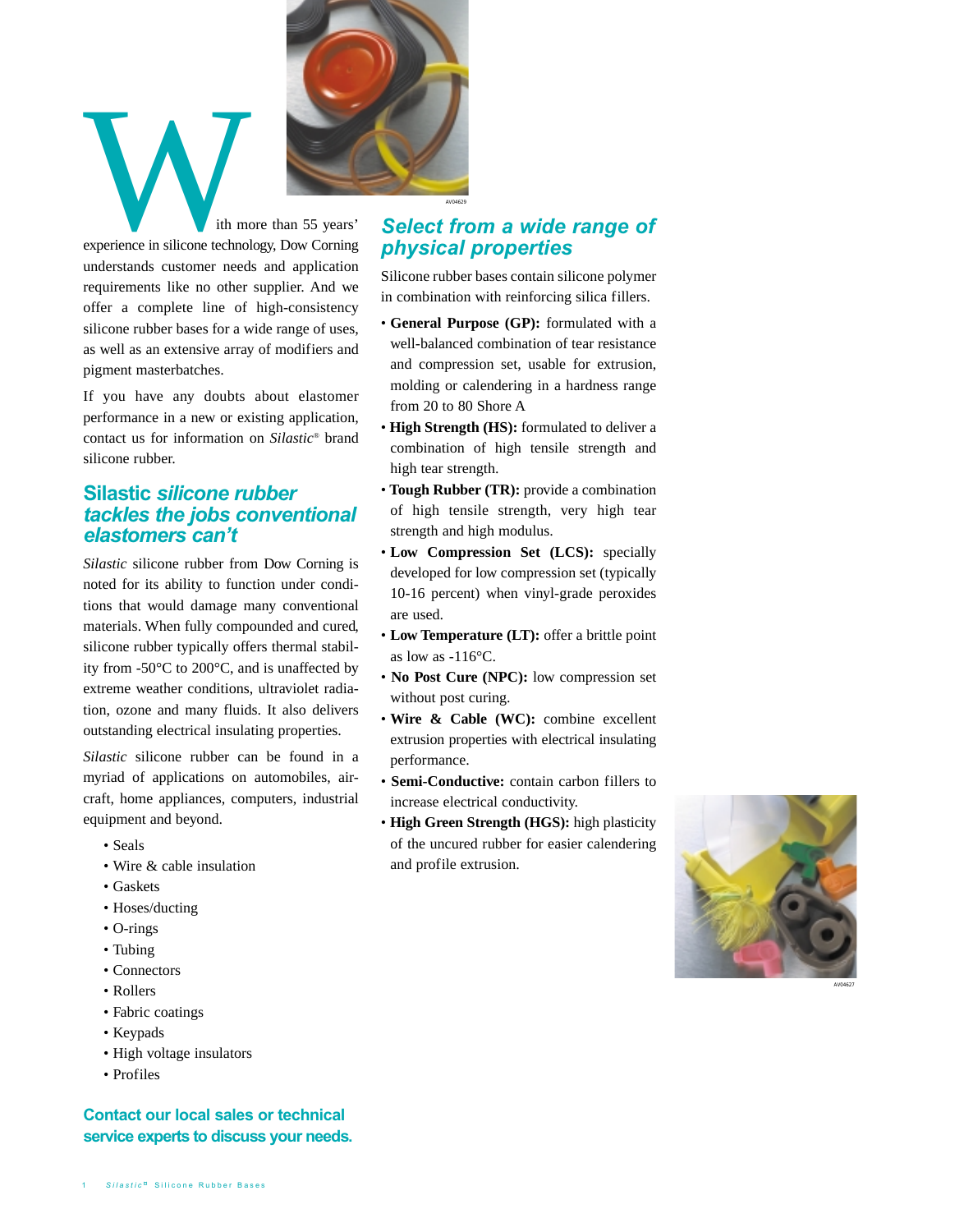

AV03636

# *Processing couldn't be easier*

*Silastic* silicone rubber bases are supplied as millable materials that are peroxide-cured with heat. They offer outstanding versatility:

- **Molding:** a wide variety of part shapes and sizes can be compression-, transfer- or injection-molded.
- **Extrusion:** efficient production of tubing, hose, rods, seals, wire insulation and jacketing.
- **Calendering:** selected bases can be calendered into long, thin sheets of uniform thickness, either unsupported or fabric reinforced.
- **Dispersion coating:** bases and compounds can be dispersed in solvents to coat a variety of fabrics or other substrates. Heat cure follows solvent removal.

# *Compounding*

The final rubber compound usually contains one or more of the bases described in this brochure, in combination with additives, extending fillers, pigments and catalysts. We offer several additives and a wide range of pigment masterbatches to make compounding easier.

- Additives from Dow Corning include:
	- Heat stabilizers
	- Flame retardants
	- Viscosity modifiers
	- Handling aids
	- Internal mold release agents
- Pigment masterbatches help customers achieve virtually any color. Translucent to off-white bases are mixed with paste pigments instead of powders for easy and efficient coloring.
- Silicone rubber bases are normally vulcanized using peroxide catalysts. These catalysts are available from several sources. Final rubber properties vary depending on the catalyst used.

# *Total Global Capabilities with Local Service Support*

When you team up with Dow Corning, you receive nothing short of total support, the way you want it. Whether you need advice on how to use our bases, or want us to compound for you, we are here to assist you. We are also always ready to assist in selecting a material just right for your application and processing conditions. We offer you seamless, global capabilities delivered to meet your local needs. Technical support and customer service are available around the globe, including testing and certification to help meet industry or customer requirements.

With more than 50 years of silicone experience, the technology base at Dow Corning includes 1500 active US patents, more than 5000 product formulations and a global silicone R&D database, as well as extensive analytical equipment and capabilities. In short, we deliver the highest quality materials coupled with the global collective knowledge of silicone rubber experts worldwide to meet your company's needs.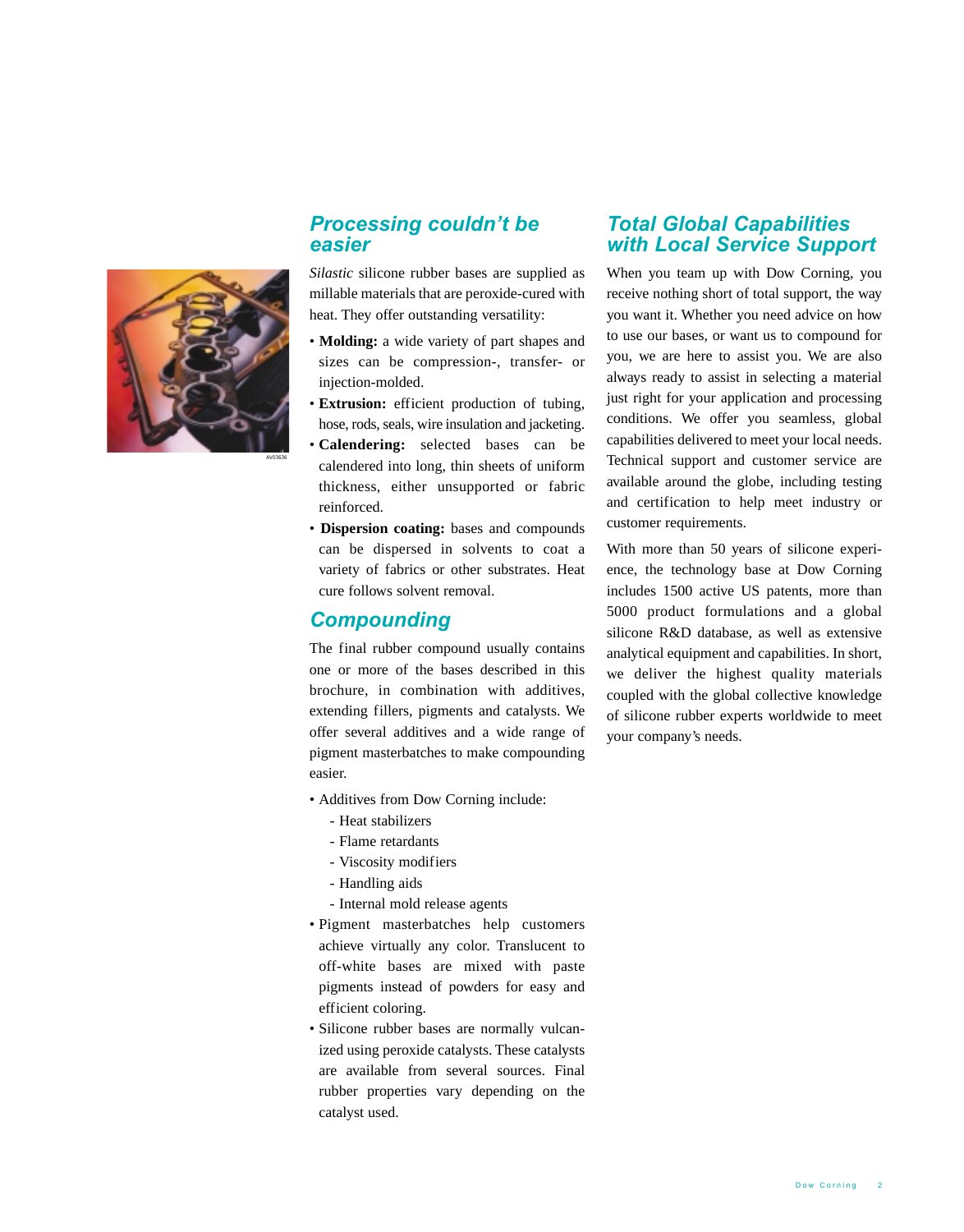# *Product specs? — Read on. Questions? — Give us a call.*

Enclosed in this brochure you will find our *Silastic* silicone rubber bases product selection guide, with product information on *Silastic* silicone rubbers from Dow Corning that meet performance requirements for a wide range of applications. If there is something you need that is not represented here, give us a call. Chances are we are already working on it, or can modify an existing formulation to satisfy your application needs.

For more information on the benefits of *Silastic* silicone rubber, call your nearest Dow Corning representative, or visit us on the Web at **www.dowcorning.com**. Technical brochures and product data sheets are available on the complete base product line.

# *It comes down to having the silicone rubber materials and technical support that customers need*

Dow Corning offers your company a broad selection of silicone rubber bases that can be blended with many different fillers, modifiers, pigments and vulcanizing agents to develop specific compounds. Or we can custom compound a material designed to help shorten development time and optimize manufacturing processes. The most important thing we offer our customers is responsiveness to your global needs, and the ability to provide you with the most comprehensive silicone rubber expertise available anywhere.

This selector guide is one of three that cover Dow Corning's full line of silicone rubber products. Feel free to request the other two:

**•** *Silastic* **Fluorosilicone Rubber**

Covers materials uniquely suited for contact with jet and automotive fuels, engine oils and most solvents. Request form no. 45-1005-01 for information on our product line.

**•** *Silastic* **Liquid Silicone Rubber**

Materials offering advantages of flowable handling during mixing and fabrication, including time-saving automatic metering, intricate mold design capabilities and quick cure. Request form no. 45-1006-01 for information on our *Silastic* liquid silicone rubbers.

AV04626

AV04625

AV04624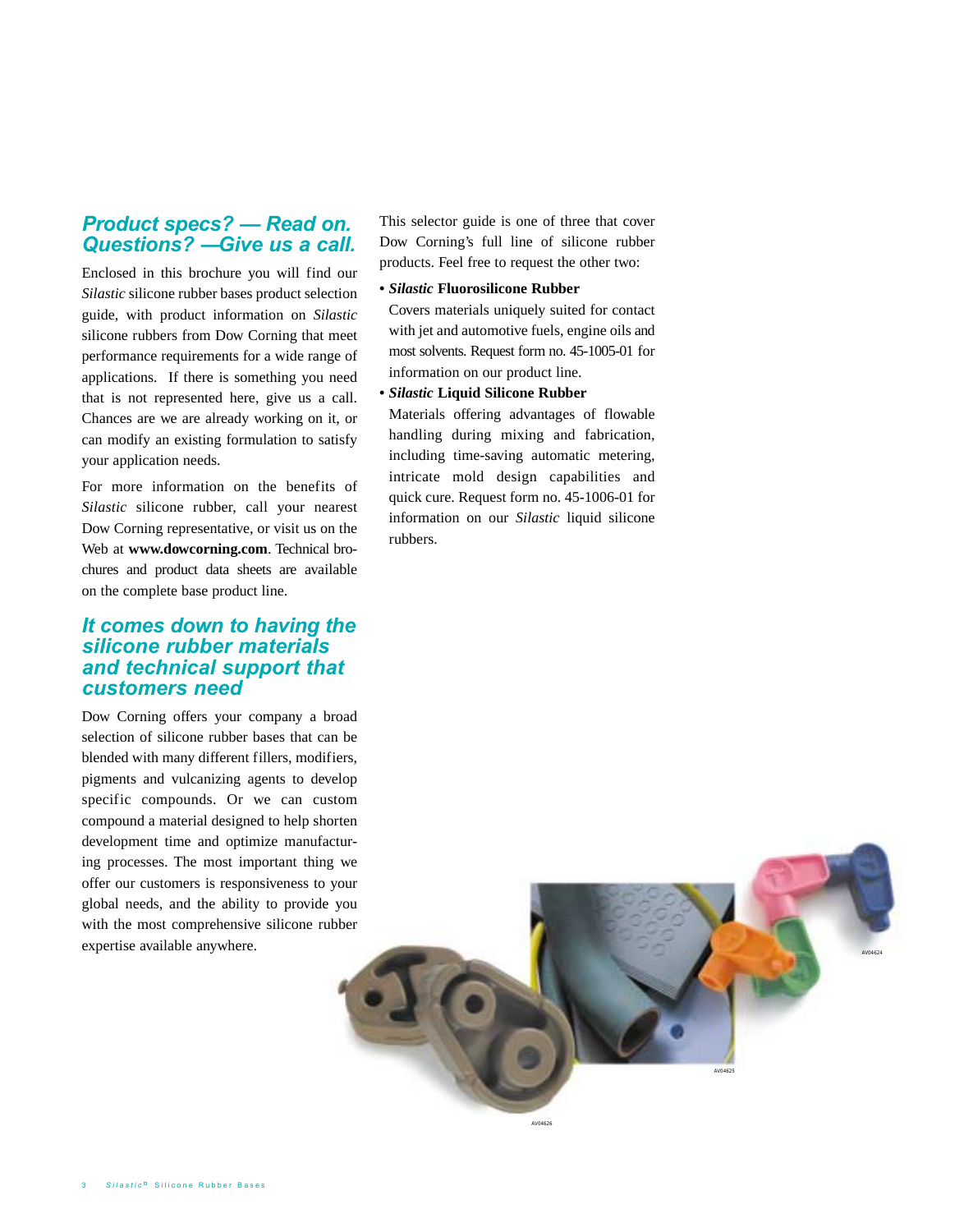# *Find out more about*  Silastic *Silicone Rubber Bases*

## *www.dowcorning.com*

More information on our family of *Silastic* silicone rubber bases is available online at **www.dowcorning.com**. Find out about product applications, processing methods and the latest industry news – all from your desktop.

## *Americas*

United States Corporate Headquarters Dow Corning Corporation P.O. Box 994 Midland, Michigan 48686-0994 USA Tel: +1 800 248 2481 Fax: +1 989 496 6974

Canada and Mexico Tel: +1 989 496 6000

## **Brasil**

South American Region Headquarters Dow Corning do Brasil Ltda Rua Francisco Tramontano, 100 8 Andar São Paulo 5686-902 Brasil Tel: +55 11 3759-4300 Fax: +55 11 3758-5727

## *Asia*

Japan Dow Corning Asia Ltd. 8th Floor, AIG Building 1-1-3, Marunouchi, Chiyoda-ku Tokyo 100-0005 Japan Tel: +81-3-3287-1141

## People s Republic of China

Dow Corning China Limited Shanghai Representative Office Suite 709, Shanghai Dynasty Business Centre No. 457, Wu Lu Mu Qi Bei Lu Shanghai 200040 People's Republic of China Tel: +86-21-6249-2316 Fax: +86-21-6249-2317

#### Hong Kong

Dow Corning Asia 19th Floor, East Point Centre 555 Hennessy Road Causeway Bay Hong Kong Tel: +852-2835-0350 Fax: +852-2836-6650

### *Europe*

#### France

Dow Corning France S.A. Le Britannia 20, Boulevard Eugène Deruelle 69432 Lyon Cedex 3 France Tel: +33 (0) 4 72 84 13 60 Fax: +33 (0) 4 72 84 13 79

#### **Germany**

Customer Service Center – Central Europe Dow Corning GmbH Rheingaustraße 34 65201 Wiesbaden Germany Tel: +49 (0) 611 237 1 Fax: +49 (0) 611 237 610

### Italy

Dow Corning S.p.A. Via Lombardia, 31/33 20098 – Sesto Ulteriano Milano Italy Tel: +39 02 98 832 1 Fax: +39 02 98 807 10

#### Spain

Dow Corning Ibérica, S.A. Avenida Diagonal, 613, 5.° 08028 Barcelona Spain Tel: +34 (0) 93 363 69 00 Fax: +34 (0) 93 363 69 01

### United Kingdom

Customer Service Center – North Europe Dow Corning Ltd. Meriden Business Park Copse Drive – Allesley Coventry CV5 9RG United Kingdom Tel: +44 (0) 1676 528 000 Fax: +44 (0) 1676 528 001